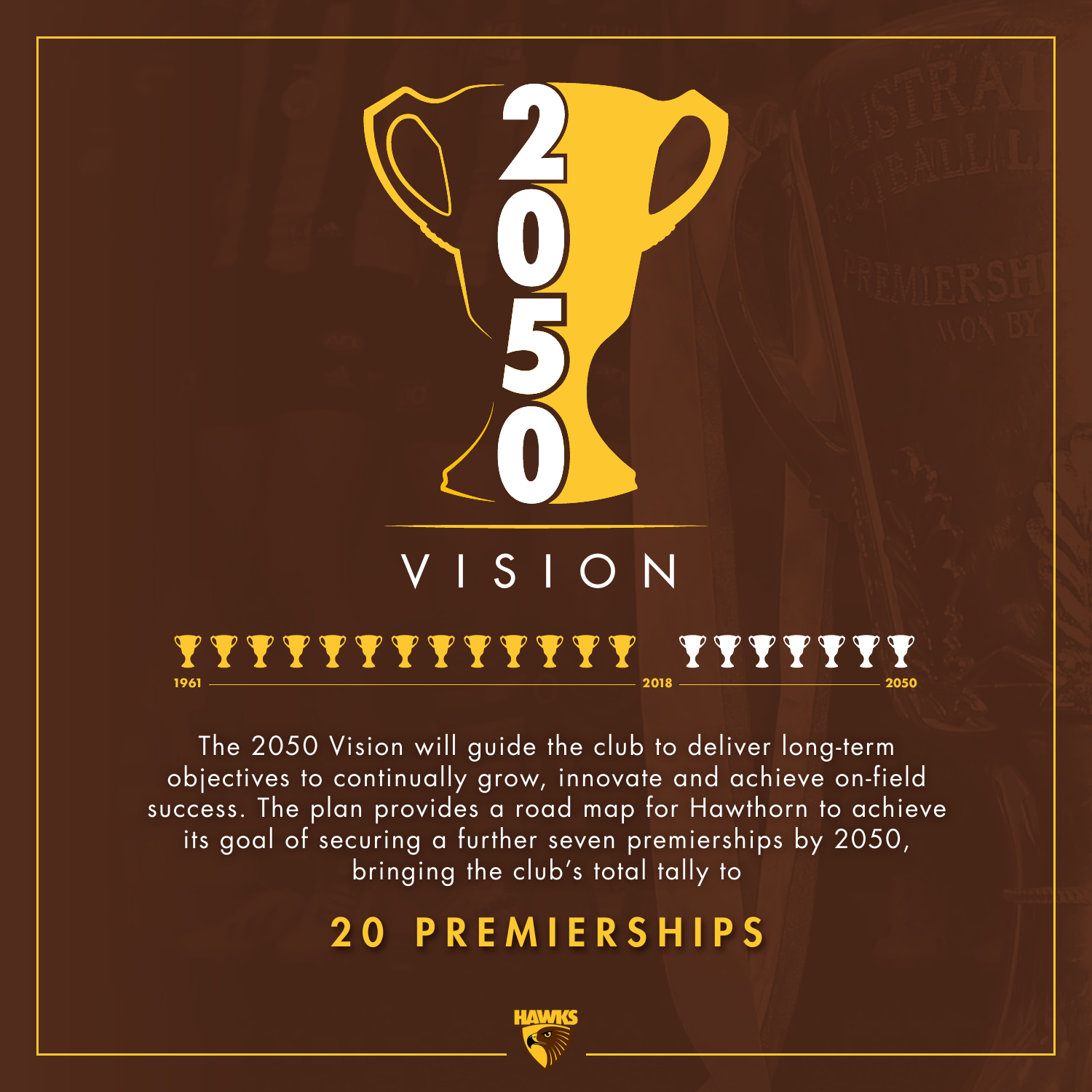

HFC1 // 2018 - 2022

HFC2 // 2023 - 2027

HFC3 // 2028 - 2032

HFC4 // 2033 - 2037

HFC5 // 2038 - 2042

HFC6 // 2043 - 2046

HFC7 // 2047 - 2050

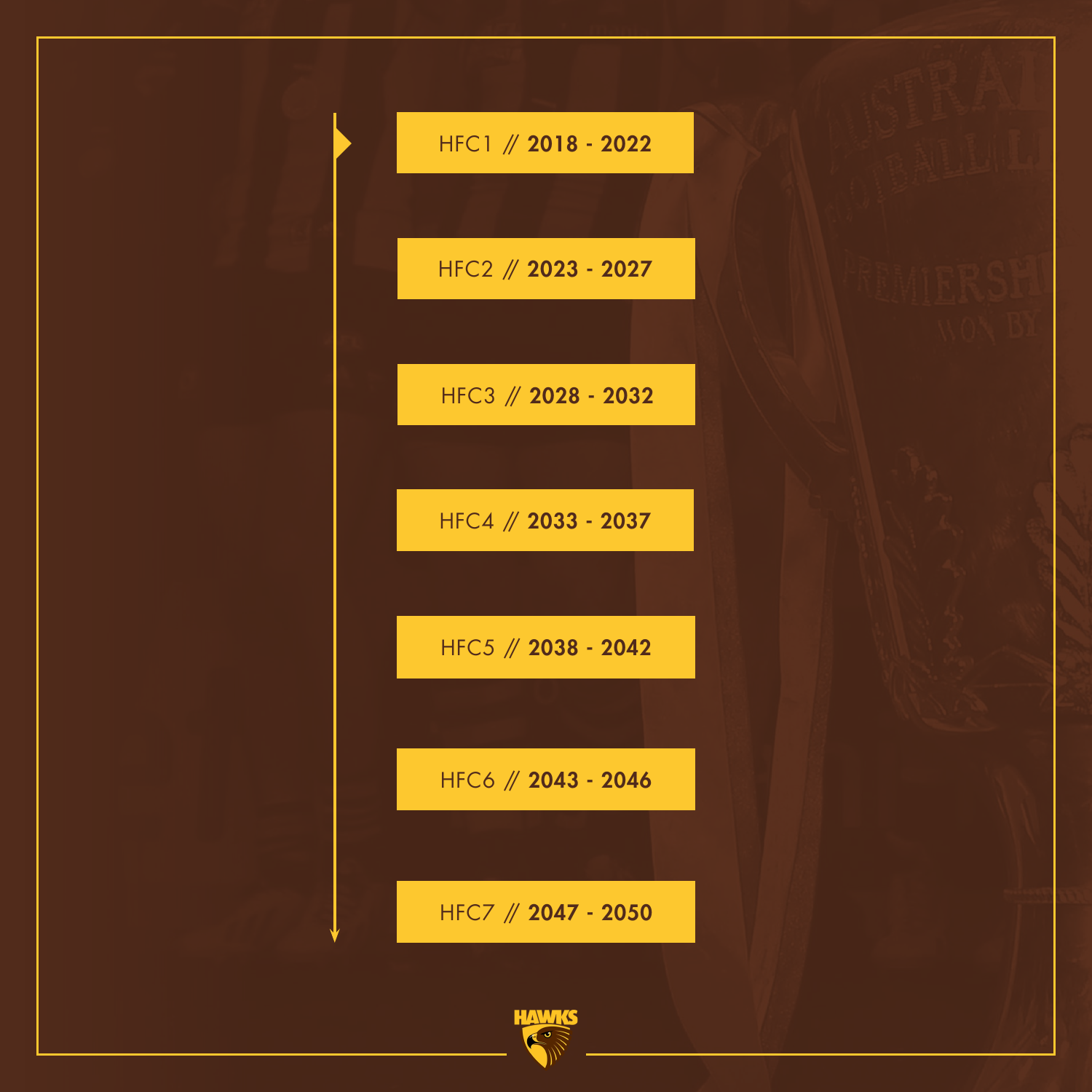### **2018 - 2022** ARE TO BE DIFFERENT VISION

We are Hawthorn.

We are innovators and game changers and we dare to be different. We are leaders on the field and in the office; a step ahead of the game and courageous enough to go where others dare not. People are our priority and their welfare is always at the forefront of our thinking. Our culture is a dynamic one; built on the foundations of inclusiveness, good governance and a desire to always improve. We are determined to unite, nurture and enhance our community footprint, embracing partnerships that together empower and deliver social change. We are committed to finding and forging new frontiers, with a unwavering commitment to commercial innovation and growth; an evolution that will see us soar to new heights. We are "one club" made up of many teams and many people. Our club is a place to call home.

We are the Mighty Fighting Hawks and we dare to be different.

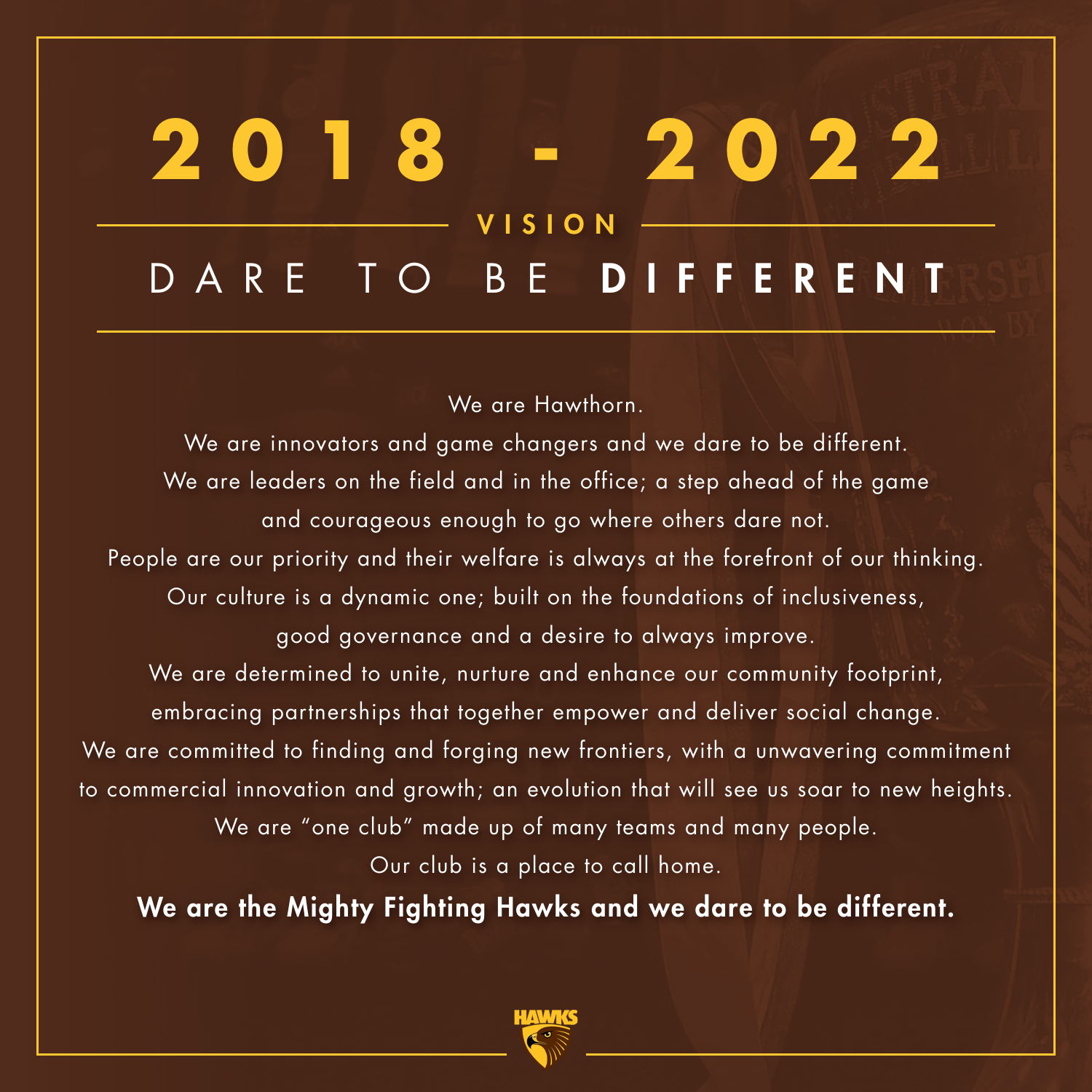## STRATEGIC PRIORITIES **2018 - 2022**

> Two AFL premierships > 100,000 members > Good governance > Welfare of our people > Secure an AFLW licence > Extend Tasmanian Government partnership > Generate funding for our world class training and administration facility > Community leaders in mental health, indigenous and women's affairs > Maintain financial independence > Deliver one new non- football major business initiative

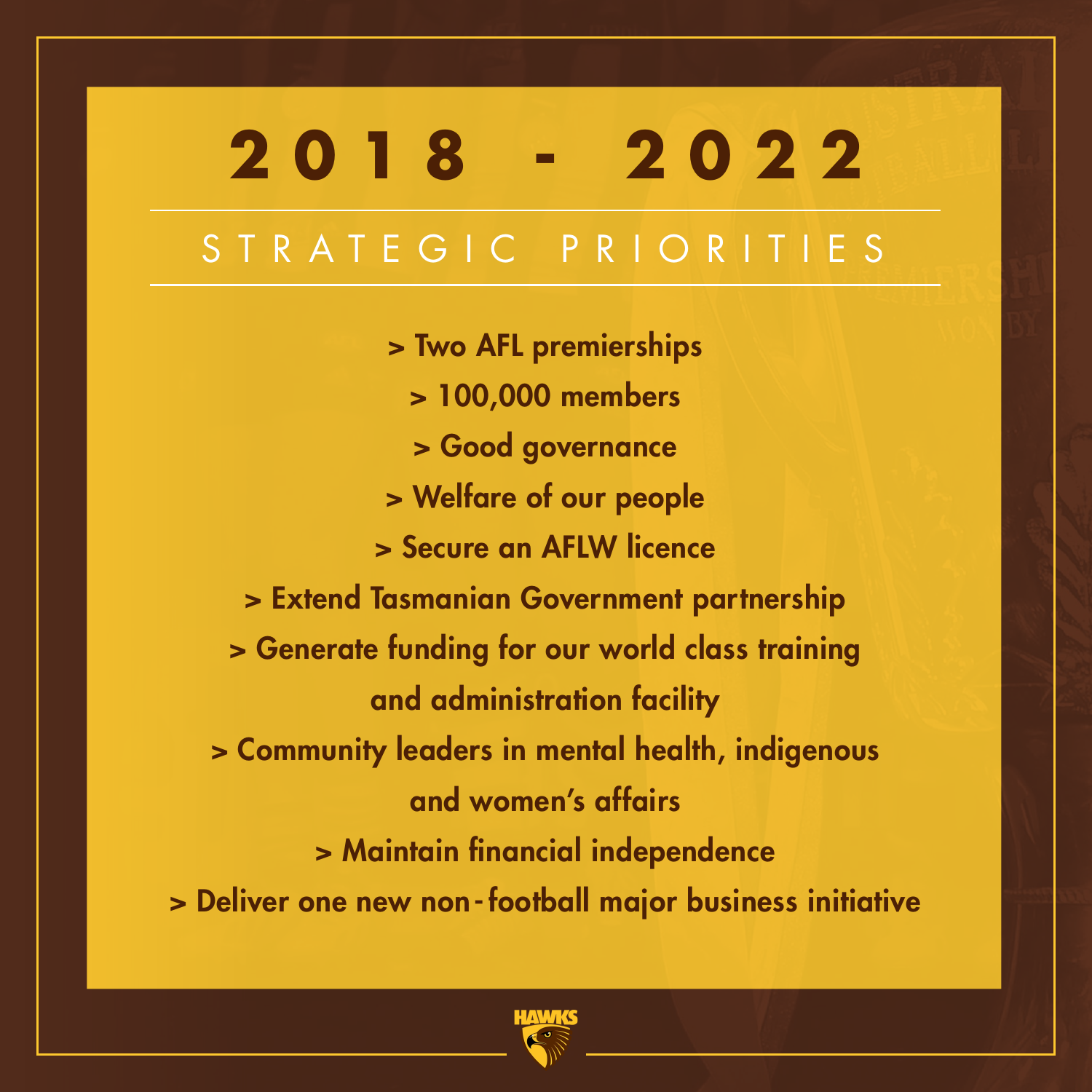## DARE TO BE **DIFFERENT**

VALUES VALUES

**RESPECT ALL | OPEN AND HONEST | SELFLESS | DYNAMIC | RELENTLESS**

| $\mathcal{O}$<br>$\overline{\mathbf{r}}$<br>PILLA | <b>PEOPLE</b>                                                                                                                                        | <b>FAMILY</b>                                                                                                                                                 | <b>FACILITIES</b>                                                                                                                                                                  | COMMERCIAL<br><b>GROWTH</b>                                                                                                                                                               | <b>FOOTBALL</b>                                                                                                                            |
|---------------------------------------------------|------------------------------------------------------------------------------------------------------------------------------------------------------|---------------------------------------------------------------------------------------------------------------------------------------------------------------|------------------------------------------------------------------------------------------------------------------------------------------------------------------------------------|-------------------------------------------------------------------------------------------------------------------------------------------------------------------------------------------|--------------------------------------------------------------------------------------------------------------------------------------------|
|                                                   |                                                                                                                                                      |                                                                                                                                                               |                                                                                                                                                                                    |                                                                                                                                                                                           |                                                                                                                                            |
|                                                   | Drive a dynamic<br>club environment<br>as an employer<br>of choice, while<br>supporting the<br>mental and physical<br>wellbeing of all<br>our people | Achieve membership<br>of 100,000 whilst<br>growing our fan<br>base and delivering<br>industry leading<br>programs that<br>inspire and engage<br>the community | Create a world-<br>class training and<br>administration<br>facility that is<br>ours to own and<br>incorporates fan<br>and community<br>expansion,<br>integration and<br>engagement | Drive commercial<br>growth and<br>innovation through a<br>diverse portfolio of<br>events, partnerships,<br>products and new<br>business initiatives,<br>underpinned by<br>good governance | Plan, prepare<br>and execute an elite<br>high performance<br>program to deliver<br>premiership success,<br>within a "one club"<br>approach |

URPOSE PURPOSE  $\mathbf{L}$ 

**INSPIRE AND EMBRACE THE HAWTHORN FAMILY WHILST RELENTLESSLY PURSUING PREMIERSHIP SUCCESS** 

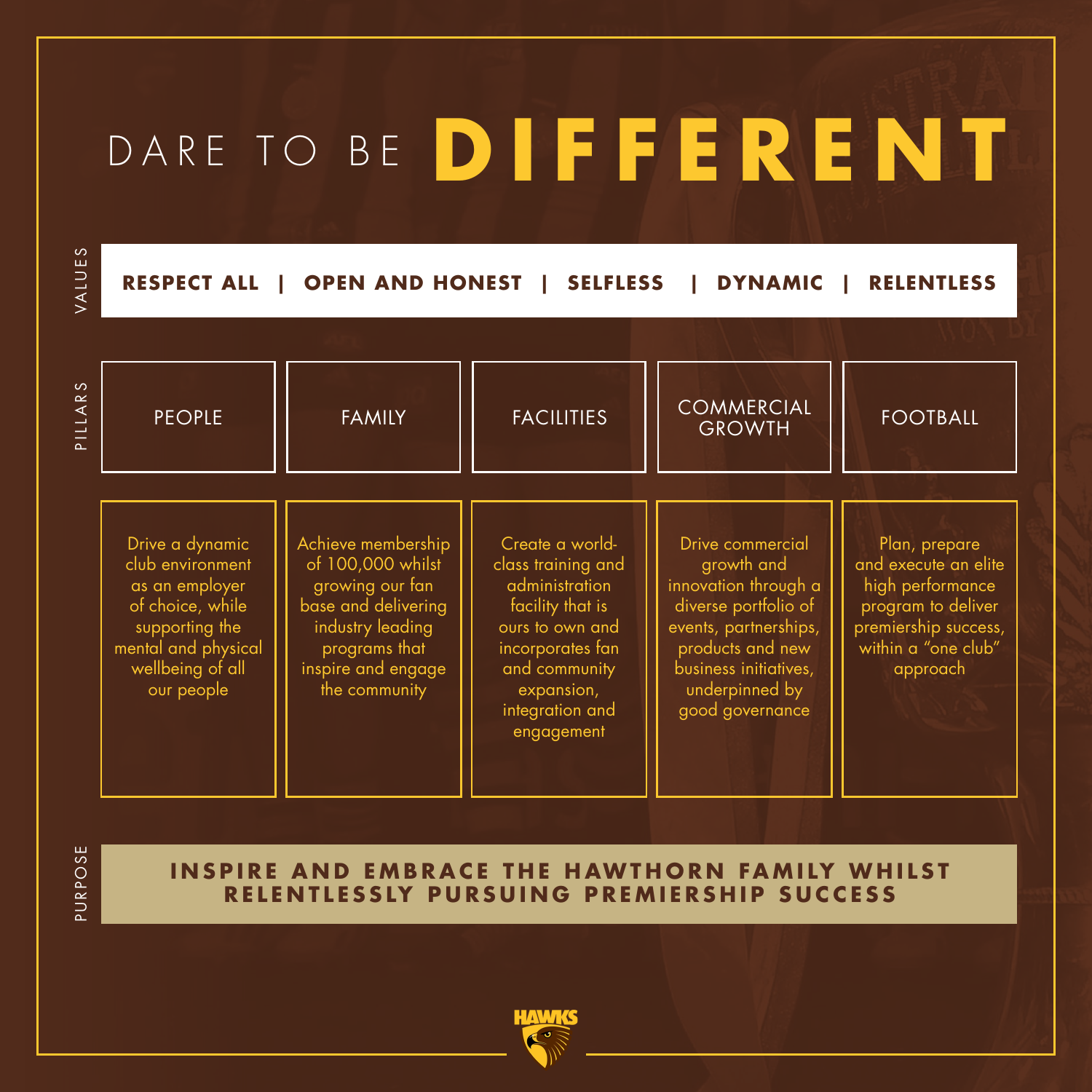# **VALUES**

#### RESPECT ALL

> Appreciate and engage our community

- > Honour and preserve our history
- > Embrace and celebrate difference
- > Foster a collaborative, supportive and united environment

#### OPEN AND HONEST

> Value authentic and direct communication

> Genuine and balanced in our approach

> Trustworthy in our behaviour

#### **SELFLESS**

> Humble, understated and considerate > Demonstrate compassion towards others > Generous with our time

#### DYNAMIC

> Energetic in our pursuit of innovation > Leaders in our fields

> Passionate in forging new frontiers > Bold in our thought processes

#### **RELENTLESS**

> Committed to the pursuit of excellence

- > Determined and courageous in our actions
	- > Persistent in our drive for success